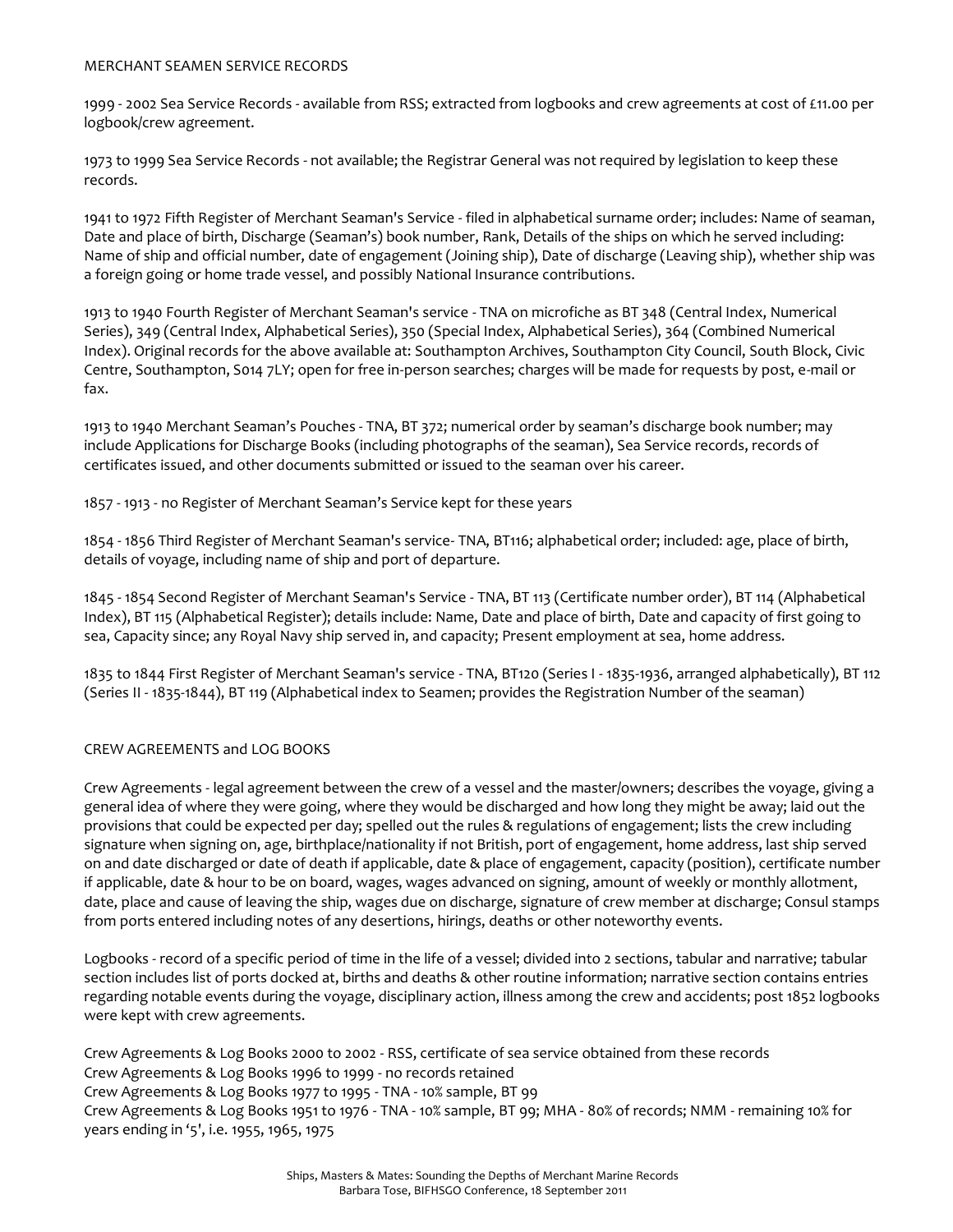Crew Agreements & Log Books 1947 to 1950 - TNA - all records, Merchant & Fishing vessels, BT 99 Crew Agreements & Log Books 1939 to 1946 - TNA, BT 385 - an alphabetical index of ship's names to records filed by ship's number in BT 381

Crew Agreements & Log Books 1861 to 1938 - TNA - 10% sample, BT 99; MHA - 80% of records; NMM - remaining 10% for years ending in '5', i.e. 1865, 1875, 1885, etc.; some records have been maintained by local records offices, RSS will provide list of locations upon request

Crew Agreements & Log Books 1835 to 1860 - TNA, BT 98, for foreign going vessels over 80 tons, includes: name, wage, capacity (position), nature of voyage; pre-1854 arranged by Port of Registry numbers; post-1854 arranged by official ship's number;

Crew Agreements & Log Books 1747 to 1851 - TNA, BT 98, muster rolls kept including names, home address, date of engagement, last ship served on

Special Ships 1861 onwards - TNA, BT 100, selection of crew agreements & logbooks from famous ships, e.g. Titanic Fishing Vessels of less than 80 tons 1884 to 1919 - TNA, BT 144, 10% sample; post 1919 found in BT 99 (see above) Crew Agreements & Log Books WW1 1914 to 1918 - TNA, BT 165

Log Books containing Births and Deaths at Sea 1902 to 1938 - TNA, BT 165

## REGISTERS OF CERTIFICATES OF COMPETENCY AND SERVICE - Masters, Mates & Engineers

1845 to 1850 - voluntary examinations of competency for masters & mates of foreign going vessels 1850 - examinations mandatory for masters & mates of foreign going vessels 1854 - examinations compulsory for masters & mates of home trade vessels

Certificates of Service: seamen deemed to have sufficient experience as a master or mate and men retiring from the Royal Navy were eligible, without formal examination, for certificates of service.

Certificates of Competency - granted upon passing examinations

Certificates entered in Registers arranged numerically and include: certificate number, name, place & date of birth, register ticket if any, rank examined for or served in, date of issue of certificate; may include additional information about seaman.

Registers arranged in 12 series according to type of certificate and type of trade - all held at TNA

BT 115 (1845-1854) Alphabetical Register of Masters

- BT 122 (1845-1900) Certificates of Competency: Masters and Mates Foreign Trade
- BT 123 (1881 1921) Certificates of Competency: Masters and Mates of Steamships: Foreign Trade
- BT 124 (1850-1888) Certificates of Service: Masters and Mates: Foreign Trade.
- BT 125 (1854-1921) Certificates of Competency: Masters and Mates: Home Trade
- BT 126 (1855-1888) Certificates of Service: Masters and Mates: Home Trade
- BT 128 (1870-1921) Certificates of Competency, Master and Mates: Colonial
- BT 129 (1880-1921) Certificates of Competency, Skippers & Mates of Fishing Boats
- BT 130 (1883-1917) Certificates of Service, Skippers & Mates of Fishing Boats
- BT 139 (1861-1921) Certificates of Competency, Engineers
- BT 140 (1862-1921) Certificates of Competency, Engineers, Colonial
- BT 142 (1862-1921) Certificates of Service, Engineers
- BT 143 (1845-1849) Certificates of Competency & Service, Miscellaneous

Indexes to above:

BT 127 (1845-1894) Index to Certificates of Competency & Service, Masters & Mates, Home & Foreign Trade; Note: does not contain details of those who obtained voluntary certificates (1845-1850)

- BT 138 (1880-1917) Index to Certificates of Competency & Service, Skippers & Mates of Fishing Boats
- BT 141 (1861-1921) Index to Certificates of Competency & Service, Engineers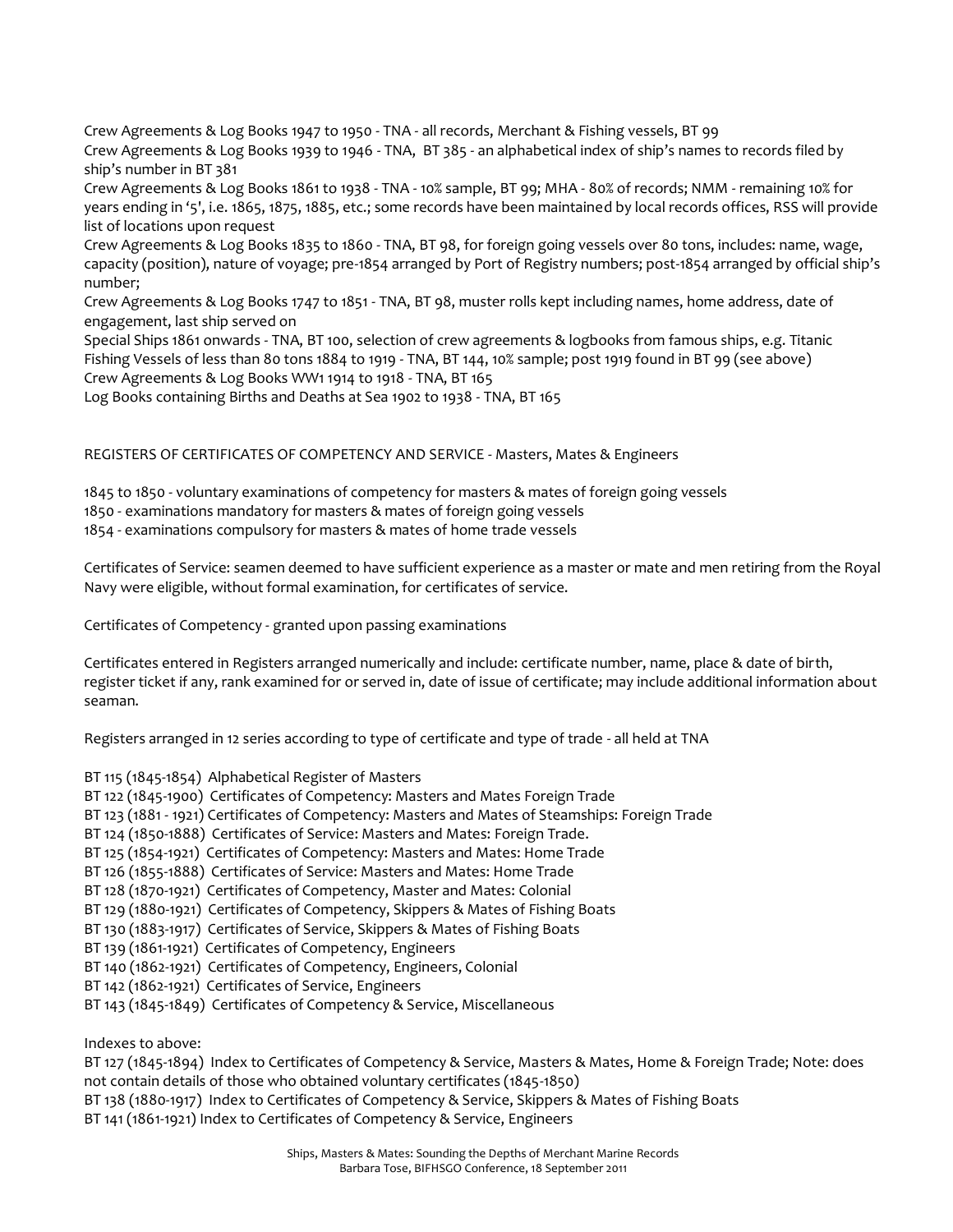BT 352 (1910-1930) Index to Certificates of Competency, Masters & Mates, Engineers, & Fishing Officers, Home & Foreign Trade: cards arranged alphabetically by seaman's name listing certificates issued with relevant Certificate number

Application Forms for Certificates (1845-1927) - held at NMM, arranged numerically by Certificate number, provides personal details and list of vessels served on with relevant dates of service; NMM also holds office copies of certificates issued.

Notes on Indexes: Names beginning with 'Mc' or 'Mac' are usually found under the letter following the prefix, e.g. McLintock will appear under 'L'. Indexes provide: name, place & date of birth, certificate number. Certificate numbers generally remain the same as that given with the first certificate obtained; new numbers were occasionally allocated when replacement certificates were issued.

APPRENTICES - TNA, BT 150 (1824-1953) indexes for all apprentices whose indentures were registered; BT 151 (Indentures 1845-1962) & BT 152 (Indentures for Fishing 1895 to 1935) specimens taken at five-yearly intervals of the copy indentures.

LLOYD'S MARINE COLLECTION - Guildhall Library

Lloyd's Registers (from 1764): for insurance purposes; notes ship's number, ship name and type of vessel, Master, size, where and when built, owners, port belonging to, destined voyage, classification (as surveyed by Lloyd's)

Lloyd's List (from 1740) - newspaper reporting shipping movements and casualties; published weekly or twice weekly

Lloyd's Captains Register (from 1851) - alphabetical listing of masters holding Certificates of Competency or Service; gives name; place & year of birth; date, number & place of issue of master's certificate; other special qualifications (e.g. steam); name & official number of each ship, date of engagement & discharge as master or mate; destination of each voyage; casualties to vessels; any awards (e.g. war service)

Mercantile Navy List (1850-1976) - published by the Registrar General of Shipping and Seamen, the official list of British registered ships; gives official ship number, name, port of registry, tonnage, horsepower for steam, name & address of owner, and later date & place built. Guildhall holds 1857-1976; NMM holds 1857-1976; TNA holds various years.

LIBRARY & ARCHIVES CANADA - Lloyd's Captains Registers 1851-1947 (microform); Lloyd's Register of British and Foreign Shipping 1852-1899 (microform).

LIBRARIES AND ARCHIVES:

RSS - Registry of Shipping and Seamen, P.O. Box 420, Cardiff, CF24 5JW; Tel: 029 2044 8800; e-mail [rss@mcga.gov.uk](mailto:rss@mcga.gov.uk)

TNA - The National Archives, Ruskin Avenue, Kew, Richmond, Surrey, TW9 4DU; Tel: 020 8392 5200; website[: http://www.nationalarchives.gov.uk/](http://www.nationalarchives.gov.uk/)

NMM - National Maritime Museum, Romney Road, Greenwich, London SE10 9NF; website[: http://www.nmm.ac.uk/researchers/family-history-research/](http://www.nmm.ac.uk/researchers/family-history-research/)

MHA - Maritime History Archives, Memorial University of Newfoundland, St. John's, Newfoundland, Canada, A1C 5S7; Tel: 709-864-8428; Fax: 709-864-3123; E-mail: mha@mun.ca; website[: http://www.mun.ca/mha/](http://www.mun.ca/mha/)

Guildhall Library, Maritime History, Aldermanbury, London, EC2P 2EJ; Tel: 020 7332 1868; website: http://www.cityoflondon.gov.uk/things-to-do/guildhall-library/collections/Pages/Maritime-history.aspx lecture on records[: http://www.history.ac.uk/gh/lloydtalk.htm](http://www.history.ac.uk/gh/lloydtalk.htm) partial index to Captains Register 1869-1911:<http://www.history.ac.uk/gh/capintro.htm> The Lloyd's "Captains Registers" are now held by London Metropolitan Archives[: http://www.cityoflondon.gov.uk/things](http://www.cityoflondon.gov.uk/things-to-do/london-metropolitan-archives/Pages/search.aspx)[to-do/london-metropolitan-archives/Pages/search.aspx](http://www.cityoflondon.gov.uk/things-to-do/london-metropolitan-archives/Pages/search.aspx)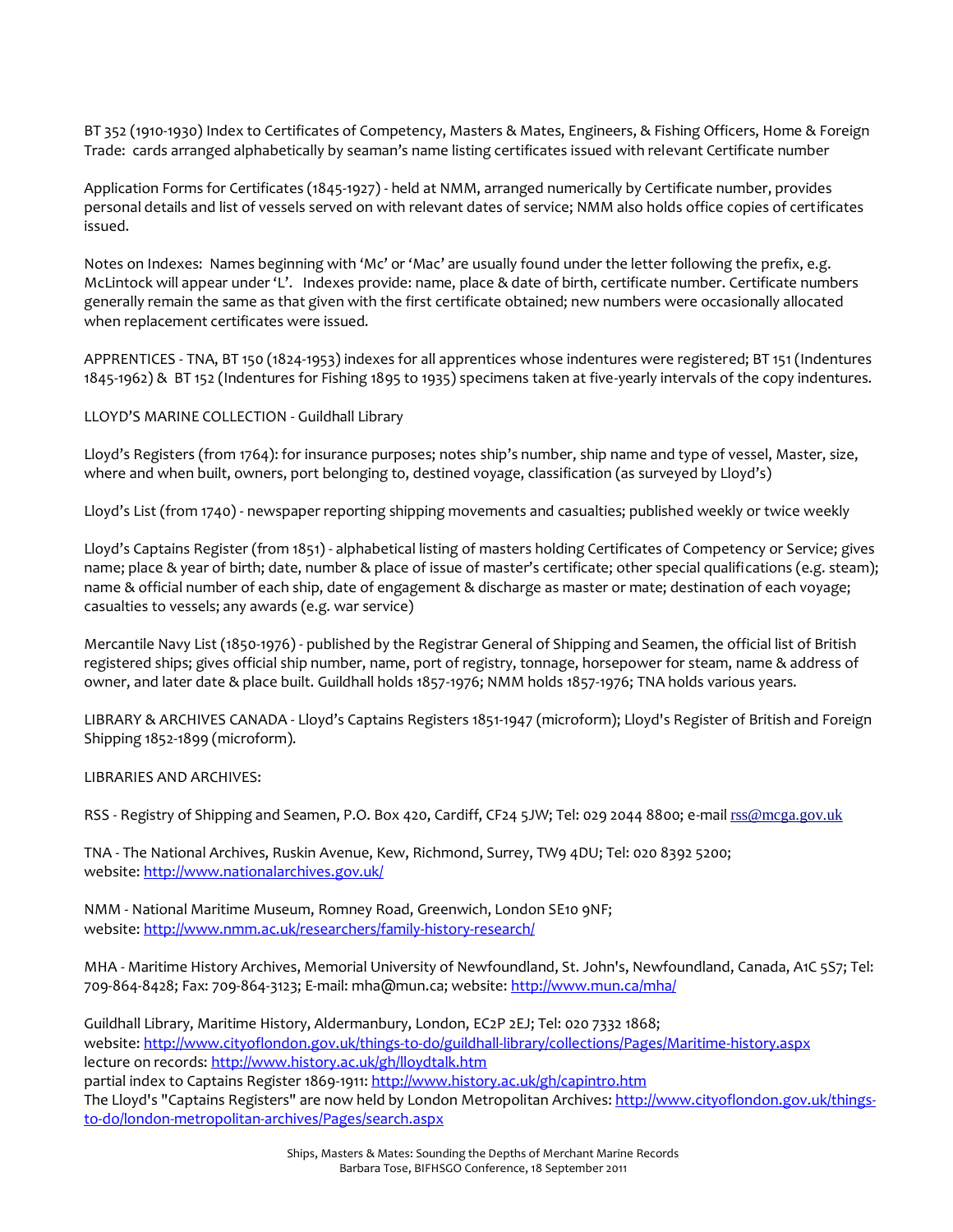Imperial War Museum, Lambeth Road, London, SE1 6HZ; website: <http://www.iwm.org.uk/search/global?query=merchant+navy>

BOOKS:

Christopher T. and Michael J. Watts*, My Ancestor was a Merchant Seaman* (2nd edition, London: Society of Genealogists) 2004.

Kelvin Smith, Christopher T. Watts and Michael J. Watts, *PRO Guide No. 20: Records of Merchant Shipping and Seamen*  (Richmond: PRO Publications) 1998.

D.T. Barriskill, A Guide to the Lloyd's Marine Collection at Guildhall Library (2<sup>nd</sup> edition, London: Guildhall Library) 1994.

*Tracing your Family History: Merchant Navy* (London: Imperial War Museum) 2000.

Peter L. Hogg, *Basic Facts About...Using Merchant Ship Records for Family Historians,* (Birmingham: FFHS), 1997.

Peter L. Hogg, The Furness Legacy to the Hartlepools 1895-1995 (Hartlepool) 1995.

*Mariner's Mirror* (Society for Nautical Research) published quarterly since 1911.

Richard Weatherill, *The Ancient Port of Whitby and its Shipping: With Some Subjects of Interest Connected Therewith* (Whitby) 1908; now available as a reprint from Kessinger Legacy Reprints

Alfred Lund, *The Red Duster* (Whitby) 1989

Alfred Lund, *Home Port: Outline of Shipping Activities in Whitby from Monastic Times to the Late 1980s* (Whitby) 1992

Ronald Hope, *Poor Jack: The Perilous History of the Merchant Seaman* (London: Chatham Publishing) 2001

WEBSITES AND OTHER ONLINE RESOURCES:

British Merchant Navy - Old Friends Plus: Complete Guide to Merchant Navy Records - a 12 page guide to records from 1747 to 2002; http://www.merchant-navy.net/forum/f119/complete-guide-merchant-navy-records-part-i-1795/

London Metropolitan Archives - Information Leaflet No. 50 - Lloyd's of London "Captains Registers" and Related Sources: https://www.cityoflondon.gov.uk/things-to-do/london-metropolitan-archives/visitor-information/Documents/50-lloyds-of-London-captains-registers-and-related-sources.pdf

National Museums Liverpool - Maritime Archives & Library, Information Sheet 52, Lloyd's Marine Insurance Records: http://www.liverpoolmuseums.org.uk/maritime/archive/pdf/Maritime%20Commerce-Lloyds%20Marine%20Insurance%20Records%20no52.pdf

The Sunderland Site:<http://www.searlecanada.org/sunderland/sunderland001.html>

PortCities Southampton: http://www.plimsoll.org/Southampton/default.asp; Wreck Reports: http://www.plimsoll.org/WrecksAndAccidents/wreckreports/default.asp also available for Bristol, Hartlepool, Liverpool, London and UK, link at above site

CLIP - Crew List Index Project [http://www.crewlist.org.uk/;](http://www.crewlist.org.uk/findingoncrewlists.html;) CLIP was set up to improve access to the records of British merchant seafarers of the late 19th century and has gathered the largest database of entries from crew lists. Available online at FindMyPast